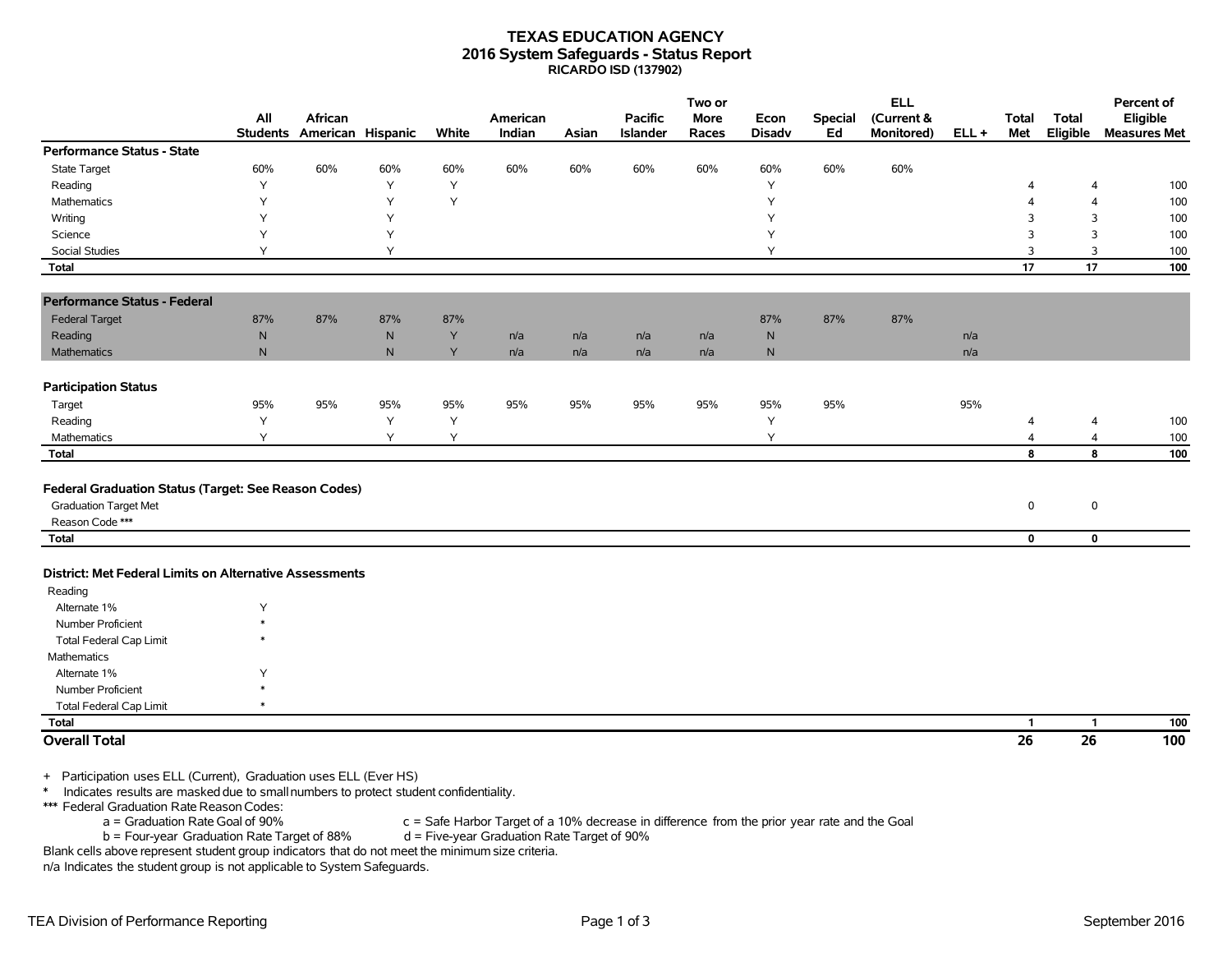## **TEXAS EDUCATION AGENCY 2016 System Safeguards - Performance and Participation Data Table RICARDO ISD (137902)**

|                                     |                 |                          |      |            |          |        | Two or          |                          |               | <b>ELL</b>     |                   |            |  |
|-------------------------------------|-----------------|--------------------------|------|------------|----------|--------|-----------------|--------------------------|---------------|----------------|-------------------|------------|--|
|                                     | All             | <b>African</b>           |      |            | American |        | <b>Pacific</b>  | <b>More</b>              | Econ          | <b>Special</b> | (Current &        | <b>ELL</b> |  |
|                                     | <b>Students</b> | American Hispanic        |      | White      | Indian   | Asian  | <b>Islander</b> | Races                    | <b>Disadv</b> | Ed             | <b>Monitored)</b> | (Current)  |  |
| <b>Performance Rates</b>            |                 |                          |      |            |          |        |                 |                          |               |                |                   |            |  |
| Reading                             |                 |                          |      |            |          |        |                 |                          |               |                |                   |            |  |
| # at Level II Satisfactory Standard | 310             | $\ast$                   | 242  | 63         |          | $\ast$ |                 | $\ast$                   | 150           | 11             | 16                | n/a        |  |
| <b>Total Tests</b>                  | 366             | $\ast$                   | 292  | 67         |          | $\ast$ |                 | $\ast$                   | 189           | 21             | 22                | 16         |  |
| % at Level II Satisfactory Standard | 85%             | $\ast$                   | 83%  | 94%        |          | $\ast$ |                 | $\ast$                   | 79%           | 52%            | 73%               | n/a        |  |
| <b>Mathematics</b>                  |                 |                          |      |            |          |        |                 |                          |               |                |                   |            |  |
| # at Level II Satisfactory Standard | 312             | *                        | 244  | 63         |          | $\ast$ |                 | $\ast$                   | 153           | 8              | 19                | n/a        |  |
| <b>Total Tests</b>                  | 365             | $\ast$                   | 291  | 67         |          | $\ast$ |                 | $\ast$                   | 188           | 21             | 22                | 16         |  |
| % at Level II Satisfactory Standard | 85%             | $\ast$                   | 84%  | 94%        |          | $\ast$ |                 | $\ast$                   | 81%           | 38%            | 86%               | n/a        |  |
| Writing                             |                 |                          |      |            |          |        |                 |                          |               |                |                   |            |  |
| # at Level II Satisfactory Standard | 100             | $\ast$                   | 74   | $\ast\ast$ |          |        |                 | $\overline{\phantom{a}}$ | 50            | $\ast$         | $\overline{7}$    | n/a        |  |
| <b>Total Tests</b>                  | 121             | $\ast$                   | 94   | $\ast\ast$ |          |        |                 | $\overline{\phantom{a}}$ | 63            | $\ast$         | 10                | $\ast$     |  |
| % at Level II Satisfactory Standard | 83%             | $\ast$                   | 79%  | 96%        |          |        |                 | $\overline{\phantom{a}}$ | 79%           | $\ast$         | 70%               | n/a        |  |
| <b>Science</b>                      |                 |                          |      |            |          |        |                 |                          |               |                |                   |            |  |
| # at Level II Satisfactory Standard | 93              | $\overline{\phantom{a}}$ | 68   | $\ast\ast$ |          |        |                 | $\ast$                   | 44            | $\ast$         | $\ast$            | n/a        |  |
| <b>Total Tests</b>                  | 113             | ۰                        | 88   | $\ast\ast$ |          |        |                 | $\ast$                   | 58            | $\ast$         | $\ast$            | $\ast$     |  |
| % at Level II Satisfactory Standard | 82%             | $\overline{\phantom{a}}$ | 77%  | 100%       |          |        |                 | $\ast$                   | 76%           | $\ast$         | $\ast$            | n/a        |  |
| <b>Social Studies</b>               |                 |                          |      |            |          |        |                 |                          |               |                |                   |            |  |
| # at Level II Satisfactory Standard | 45              | ۰                        | 33   | $\ast\ast$ |          |        |                 | $\ast$                   | 20            | $\ast$         | $\ast$            | n/a        |  |
| <b>Total Tests</b>                  | 56              | ۰                        | 42   | $\ast\ast$ |          |        |                 | $\ast$                   | 25            | $\ast$         | $\ast$            | $\ast$     |  |
| % at Level II Satisfactory Standard | 80%             | ۰                        | 79%  | 85%        |          |        |                 | $\ast$                   | 80%           | $\ast$         | $\ast$            | n/a        |  |
|                                     |                 |                          |      |            |          |        |                 |                          |               |                |                   |            |  |
| <b>Participation Rates</b>          |                 |                          |      |            |          |        |                 |                          |               |                |                   |            |  |
| Reading: 2015-2016 Assessments      |                 |                          |      |            |          |        |                 |                          |               |                |                   |            |  |
| <b>Number Participating</b>         | 381             | $\ast$                   | 304  | 68         |          | $\ast$ |                 | $\ast$                   | 196           | 22             | n/a               | 18         |  |
| <b>Total Students</b>               | 381             | $\ast$                   | 304  | 68         |          | $\ast$ |                 | $\ast$                   | 196           | 22             | n/a               | 18         |  |
| Participation Rate                  | 100%            | $\ast$                   | 100% | 100%       |          | $\ast$ |                 | $\ast$                   | 100%          | 100%           | n/a               | 100%       |  |
| Mathematics: 2015-2016 Assessments  |                 |                          |      |            |          |        |                 |                          |               |                |                   |            |  |
| Number Participating                | 381             | $\ast$                   | 304  | 68         |          | $\ast$ |                 | $\ast$                   | 196           | 23             | n/a               | 18         |  |
| <b>Total Students</b>               | 381             | $\ast$                   | 304  | 68         |          | $\ast$ |                 | $\ast$                   | 196           | 23             | n/a               | 18         |  |
| <b>Participation Rate</b>           | 100%            | $\ast$                   | 100% | 100%       |          | $\ast$ |                 | $\ast$                   | 100%          | 100%           | n/a               | 100%       |  |

\* Indicates results are masked due to smallnumbers to protect student confidentiality.

\*\* When only one racial/ethnic group is masked, then the second smallest racial/ethnic group is masked (regardless of size).

- Indicates there are no students in the group.

n/a Indicates the student group is not applicable to System Safeguards.